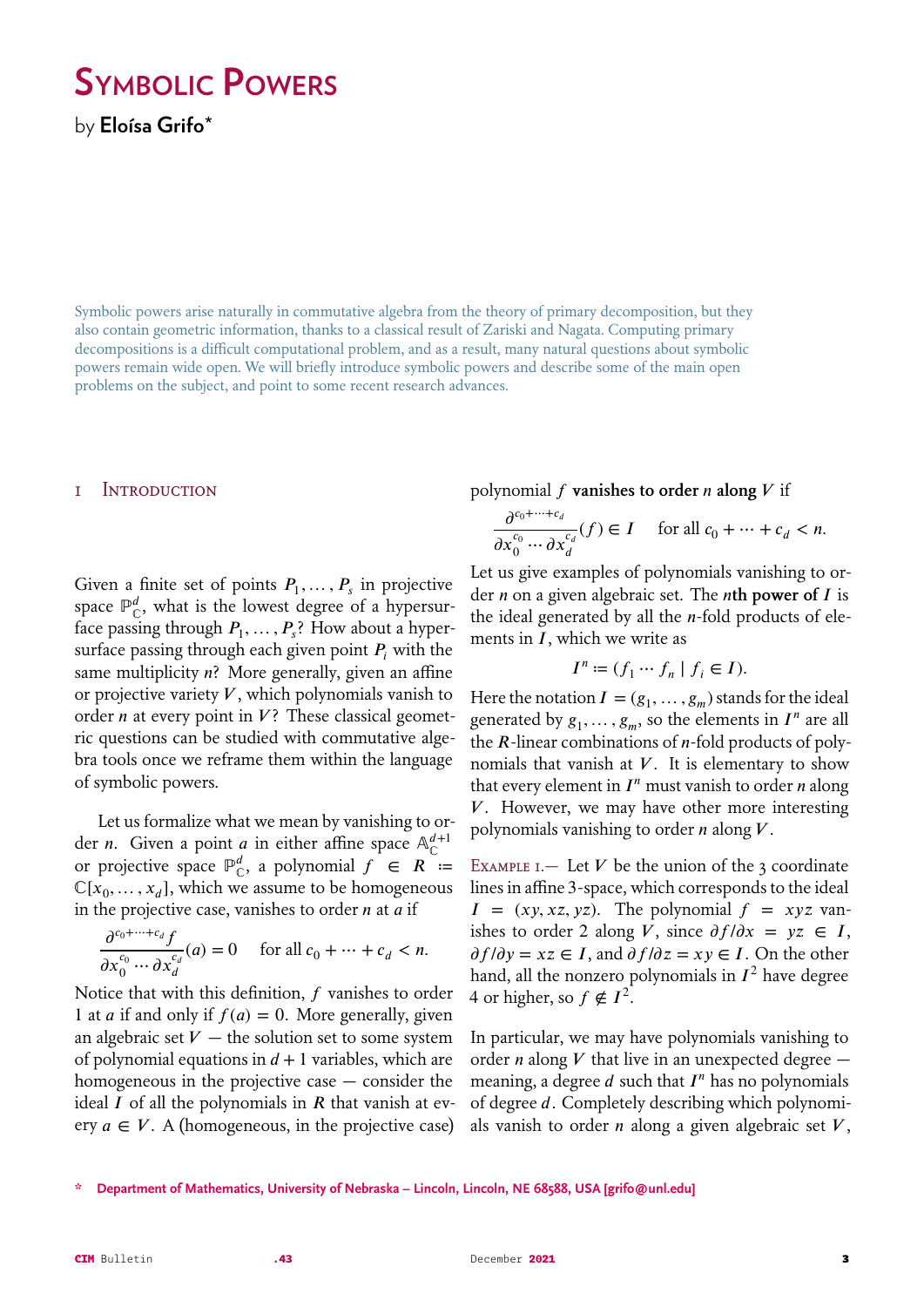determining whether those are exactly the polynomials in  $I<sup>n</sup>$ , or giving (lower) bounds for the degrees of polynomials vanishing to order  $n$  along  $V$  are all very delicate questions.

We can attack these questions using purely algebraic tools, thanks to a classical result of Zariski and Nagata [Zar49, Nag62] which says that the polynomials that vanish to order  $n$  along  $V$  are exactly the polynomials in the *n*th symbolic power of  $I$ , which we will introduce in the next section. Despite being a classical topic that has been around for a century, many natural questions about symbolic powers remain unanswered, in part because it is computationally difficult to calculate symbolic powers and test conjectures. We will first introduce symbolic powers in Section 2, and then quickly survey some of the current active research questions related to symbolic powers in the remaining sections. For a more detailed survey of symbolic powers, see [DDSG+18]. Throughout, let  $R$  be a commutative Noetherian ring; a good working example is the case when  $R$  is a polynomial ring in finitely many variables over a field  $k$ .

## 2 Symbolic powers: definition and basic **PROPERTIES**

Symbolic powers arise naturally in commutative algebra from the theory of primary decomposition. Roughly speaking, primary decomposition is an idealtheoretic version of the Fundamental Theorem of Arithmetic — the theorem which says that every nonzero integer can be written as a product of prime integers that is unique up to sign and the order of the factors. Once we replace the integers with other commutative rings, there are many examples of rings where we *cannot* write every element as a product of irreducibles that is unique up to multiplication by units or the order of the factors; for example, in  $\mathbb{Z}[\sqrt{-5}]$ , 6 = 2 ⋅ 3 = (1 +  $\sqrt{-5}$ )(1 –  $\sqrt{-5}$ ) are two distinct factorizations into irreducibles. One way to avoid this failure of the Fundamental Theorem of Arithmetic is to focus on ideals rather than elements: every ideal in a Noetherian ring can be written as a finite intersection of primary ideals [Laso5, Noe21], and while this *primary decomposition* is not necessarily unique, there are certain aspects of it that are in fact unique.

Let us start with prime ideals. An ideal  $P$  is prime if  $ab \in P$  implies that  $a \in P$  or  $b \in P$ . When  $R = \mathbb{C}[x_0, \ldots, x_d]$ , prime ideals are precisely the ideals that correspond to varieties: a variety is an *irreducible* algebraic set, meaning it cannot be decomposed as a finite union of two or more proper algebraic subsets.

DEFINITION I.  $-$  Let  $P$  be a prime ideal. The *n*th sym**bolic power** of  $P$  is the ideal

$$
P^{(n)} \coloneqq \{ f \in R \mid sf \in P^n \text{ for some } s \notin P \}.
$$

Note that  $P^n \subseteq P^{(n)}$ , since every  $f \in P^n$  satisfies  $1 \cdot f \in P^n$  for  $1 \notin P$ . In general,  $P^n \neq P^{(n)}$ .

EXAMPLE 2. - Let  $R = k[x, y, z]/(xy - z^2)$ , where  $k$  is an arbitrary field, and consider the prime ideal  $P = (x, z)$  in R. Since  $xy = z^2 \in P^2$  and  $y \notin P$ , we have  $x \in P^{(2)}$ , while  $x \notin P^2$ .

While we will not define primary decomposition, it turns out that when writing a primary decomposition for  $P<sup>n</sup>$ , one of the components — the  $P$ -primary component — will be precisely  $P^{(n)}$ . Historically, this is the context where symbolic powers first arose.

More generally, let us consider a radical ideal  $I$ , which means that  $I$  is a finite intersection of prime ideals. Geometrically, Hilbert's Nullstellensatz gives us a bijection between algebraic sets and radical ideals, so for our purposes these are the only ideals we care about.

DEFINITION 2.— Let  $P_1, \ldots, P_k$  be prime ideals, and let  $I = P_1 \cap \cdots \cap P_k$ . The *n*th symbolic power of  $I$  is the ideal

$$
I^{(n)} := P_1^{(n)} \cap \cdots \cap P_k^{(n)}
$$
  
= {f \in R | sf \in I<sup>n</sup> for some  $s \notin \bigcup_{i=1}^k P_i$  }.

The following properties can be shown via elementary commutative algebra methods.

THEOREM 3. $-$  Let *I* be a radical ideal in a Noetherian ring *.* 

- 1.  $I^n \subseteq I^{(n)}$  for all  $n \geq 1$ .
- 2.  $I^{(n+1)} \subseteq I^{(n)}$  for all  $n \geq 1$ .
- 3.  $I^{(a)}I^{(b)} \subseteq I^{(a+b)}$  for all  $a, b \ge 1$ .

The last property allows us to construct the *symbolic Rees algebra of I*, which packages together all the symbolic powers of  $I$  into one graded object. The symbolic Rees algebra of  $I$  is the graded  $R$ -algebra with  $I^{(n)}$  in degree  $n, \mathcal{R}_s(I) = \bigoplus I^{(n)}t^n \subseteq R[t]$ , where the  $t$  keeps track of degrees. It turns out that this algebra can fail to be finitely generated over  $R$  – or equivalently, it can fail to be a Noetherian ring — which means that for arbitrarily high values of  $n$ , there are elements in  $I^{(n)}$  that do not live in the product of symbolic powers of  $I$  of lower order. While we will not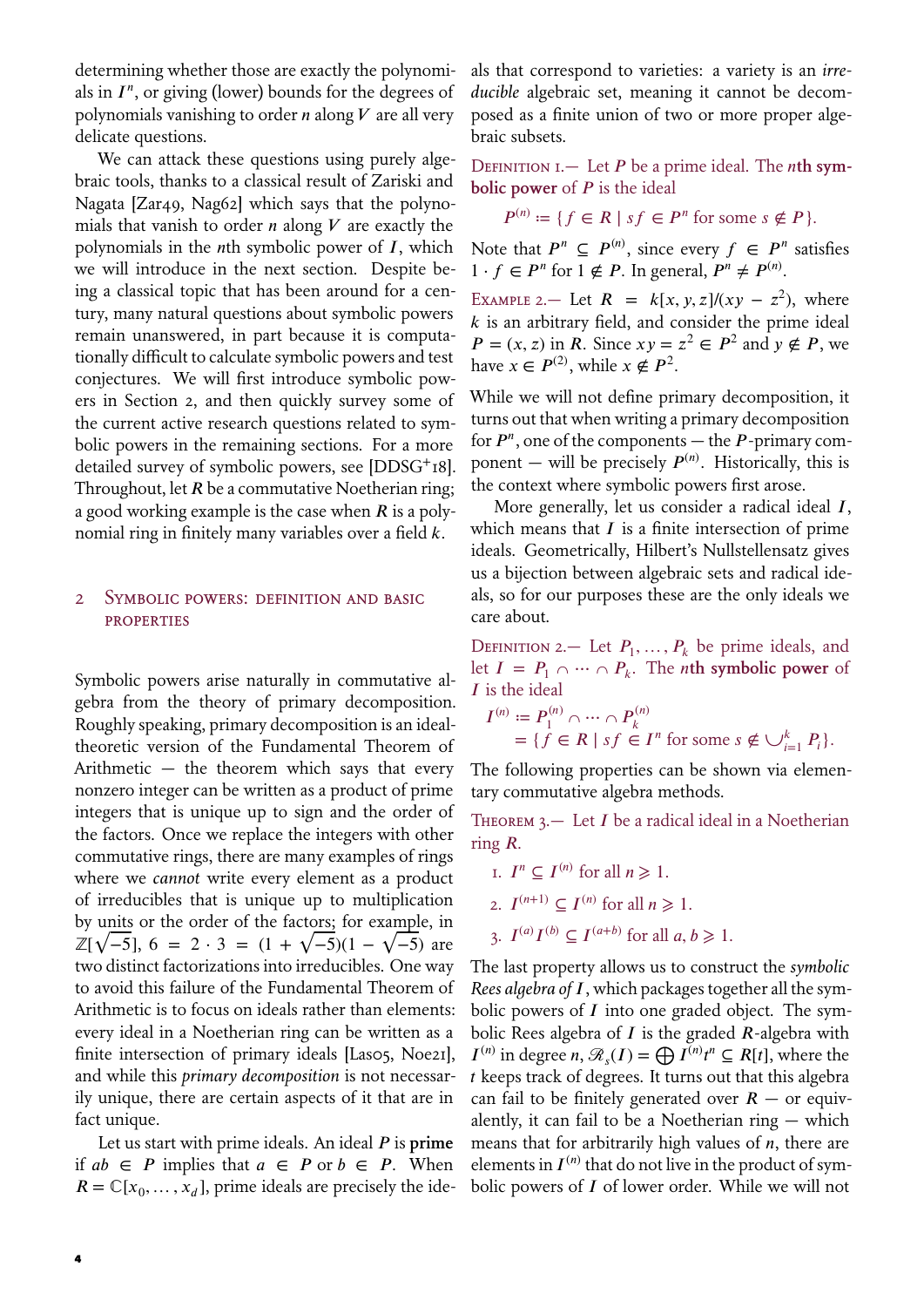have a chance to discuss symbolic Rees algebras in detail, we point the reader to [GS20] for a survey on symbolic Rees algebras and the fascinating problem of when they are finitely generated.

In the next section we will discuss some of the geometric motivations to study  $I^{(n)}$ . Note that there are also many algebraic reasons to study symbolic powers, including the fact that they can be used as effective tools to answer questions that are a priori unrelated to symbolic powers, and that symbolic powers are used in the proofs of important results in commutative algebra, such as Krull's Height Theorem and the Hartshorne-Lichtenbaum Vanishing Theorem in local cohomology, even though these results are not about symbolic powers.

## 3 Higher order vanishing

A classical result of Zariski and Nagata [Zar49, Nag62] and its modern generalization by Eisenbud and Hochster [EH79] give us the connection with our opening questions.

THEOREM 4 (ZARISKI-NAGATA, 1949 AND 1962). Let *I* be a radical ideal in  $R = \mathbb{C}[x_0, \ldots, x_d]$ . Then

$$
I^{(n)} = \bigcap \{ \mathfrak{m}^n \mid \mathfrak{m} \supseteq I, \mathfrak{m} \text{ maximal ideal} \} =
$$

$$
= \left\{ f \in R \mid \frac{\partial^{c_0 + \dots + c_d}}{\partial x_0^{c_0} \dots \partial x_d^{c_d}} (f) \in I, \text{ for all } c_0 + \dots + c_d < n \right\}.
$$

(See [Zar49, Nag62, EH79, DDSG<sup>+</sup>18].)

This is the classical result we alluded to in the introduction: that  $I^{(n)}$  is precisely the set of polynomials that vanish to order  $n$  along the algebraic set corresponding to  $I$ . The maximal ideals  $m$  that contain the radical ideal  $I$  correspond to each point in the affine algebraic set that  $I$  defines, and  $\mathfrak{m}^n$  is the set of polynomials vanishing to order  $n$  at the particular point corresponding to  $m$ . From this perspective, our opening questions can be answered by studying the elements in  $I^{(n)}$  and their degrees.

This result can be stated in a lot more generality, via differential operators.

DEFINITION 5 (GROTHENDIECK).— Given an  $A$ -algebra **R**, the A-linear differential operators on R of order **up to** *n*,  $D_{R|A}^n$ , are defined inductively as follows:

•  $D_{R|A}^0 = \text{Hom}_R(R, R) \subseteq \text{Hom}_A(R, R)$  where

 $Hom_{A}( R, R)$  consists of the A-module homomorphisms  $f: R \rightarrow R$ .

•  $\delta \in D_{R|A}^n$  if and only if  $\delta \in \text{Hom}_A(R, R)$  and  $\delta f - f \delta \in D_{R|A}^{n-1}$  for every  $f \in D_{R|A}^0$ .

(See section 16.8 of [Gro67].)

When  $R = \mathbb{C}[x_1,\ldots,x_d]$ , the C-linear differential operators on  $R$  of order up to  $n$  are

$$
D^n_{R|C} = \bigoplus_{a_1 + \dots + a_d \le n} \mathbb{C} \cdot \frac{\partial^{a_1 + \dots + a_d}}{\partial x_1^{a_1} \cdots \partial x_d^{a_d}}.
$$

The following result is the *differential version* of ZARISKI-NAGATA, see Proposition 2.4 in [DDSG<sup>+</sup>18].

THEOREM  $6$  – Let  $k$  be a perfect field and consider any radical ideal *I* in  $R = k[x_1, \ldots, x_d]$ . Then

$$
I^{(n)} = \left\{ f \in R \mid \partial(f) \in I \text{ for every } \partial \in D_{R|k}^{n-1} \right\}.
$$

If we replace  $k$  by  $\mathbb Z$  or some other ring of mixed characteristic, this description no longer holds; roughly speaking, the differential operators cannot see what happens in the arithmetic direction.

EXAMPLE 3.— In  $R = \mathbb{Z}[x]$ , the symbolic powers of the maximal ideal  $\mathfrak{m} = (2, x)$  coincide with its powers, so  $2 \notin \mathfrak{m}^n$  for any  $n > 1$ . However, any differential operator  $\partial \in D_{R|\mathbb{Z}}^n$  of any order is  $\mathbb{Z}$ -linear, so  $\partial(2) = 2 \cdot \partial(1) \in \mathfrak{m}.$ 

To describe symbolic powers in mixed characteristic, we need to consider differential operators together with  $p$ -derivations, a tool from arithmetic geometry introduced independently in [Joy85] and [Bui95]; for a thorough development of the theory of -derivations, see [Bui05].

DEFINITION 7 (*p*-DERIVATION).— Fix a prime  $p \in \mathbb{Z}$ , and let  $R$  be a ring on which  $p$  is a nonzerodivisor. A set-theoretic map  $\delta$  :  $R \rightarrow R$  is a *p*-derivation if  $\phi_n(x) := x^p + p\delta(x)$  is a ring homomorphism. Equivalently,  $\delta$  is a *p*-derivation if  $\delta(1) = 0$  and  $\delta$  satisfies the following identities for all  $x, y \in R$ :

$$
(I) \delta(xy) = x^p \delta(y) + y^p \delta(x) + p \delta(x) \delta(y),
$$

$$
(2) \delta(x + y) = \delta(x) + \delta(y) + \mathcal{C}_p(x, y)
$$

where  $\mathcal{C}_p(X,Y) = \frac{X^p + Y^p - (X+Y)^p}{p_{\alpha}} \in \mathbb{Z}[X,Y].$  If  $\delta$  is a p-derivation, we set  $\delta^a$  to be the a-fold selfcomposition of  $\delta$ ; in particular,  $\delta^0$  is the identity.

Roughly speaking, a  $p$ -derivation and its powers play the role of differential operators in the arithmetic direction.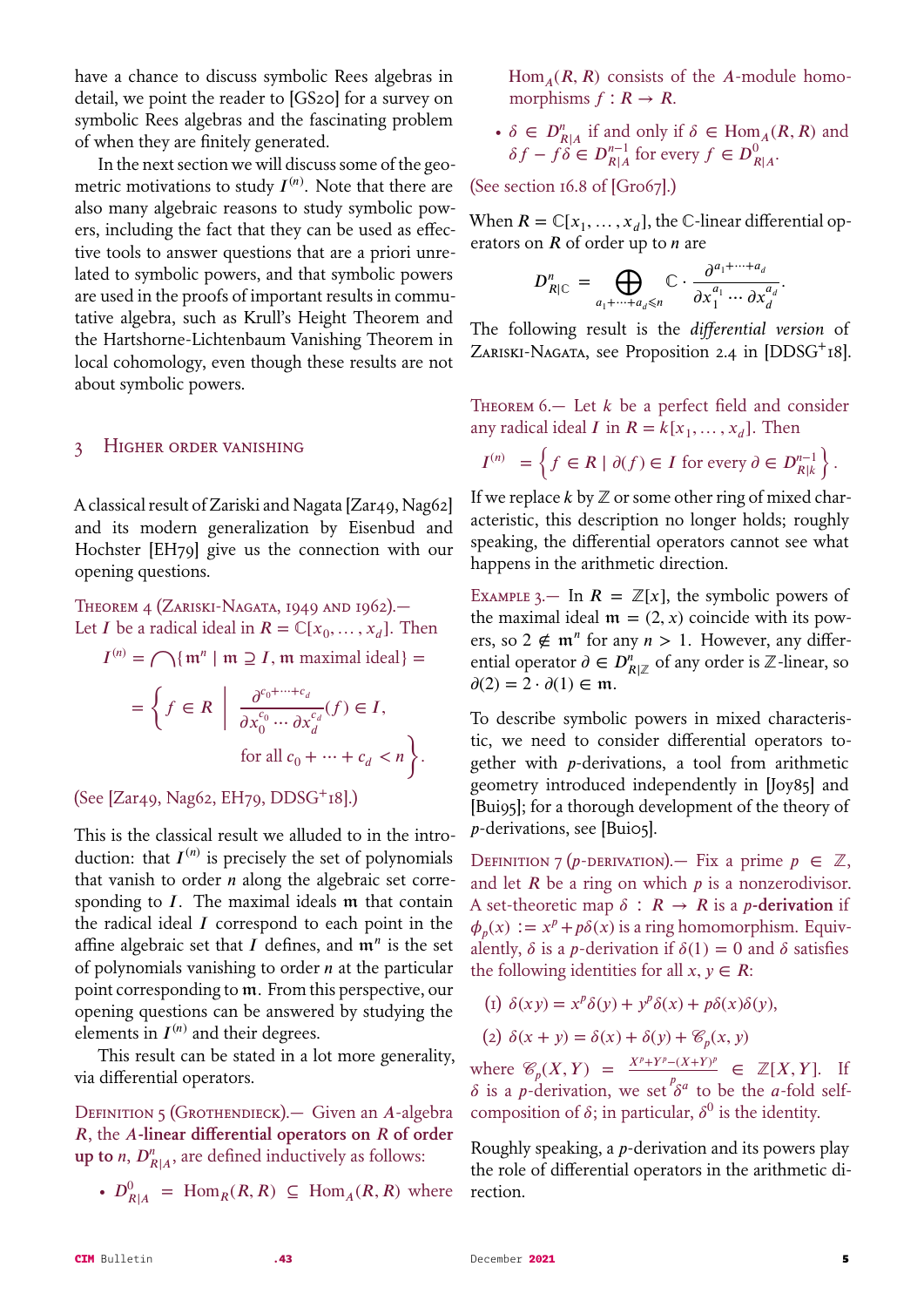Theorem 8 (De Stefani-Grifo-Jeffries, 2020).— Let  $p \in \mathbb{Z}$  be a prime. Let  $A = \mathbb{Z}$  or a DVR with uniformizer  $p$ . Let  $R$  be an essentially smooth  $A$ algebra that has a *p*-derivation  $\delta$ . Let  $Q$  be a prime ideal of  $R$  that contains  $p$ , and assume that  $A/pA$  is perfect, or more generally that the field extension  $A/pA \hookrightarrow R_O/QR_O$  is separable. Then

$$
Q^{(n)} = \{ f \in S \mid (\delta^s \circ \partial)(f) \in I \text{ for all } \partial \in D'_{R|A}
$$
  
with  $s + t \le n - 1 \}.$ 

(See [DSGJ20].)

For prime ideals that do not contain  $p$ , the usual description using only differential operators, as in Theorem 6, still holds [DSGJ20, Theorem 3.9].

EXAMPLE 4.— The maximal ideal  $m = (2, x)$  in  $R =$  $\mathbb{Z}[x]$  contains the prime 2, so to describe its symbolic powers we need to consider a 2-derivation. The map  $\delta_2$ :  $R \rightarrow R$ 

$$
\delta_2(f(x)) = \frac{f(x^2) - f(x)^2}{2}
$$

is a 2-derivation on  $R$ . By Theorem 8, the symbolic powers of  $m = (2, x)$  are given by

$$
\mathfrak{m}^{(n)} = \left\{ f \in \mathbb{Z}[x] \middle| \delta_2^a \left( \frac{\partial^b f}{\partial x^b} \right) \in (2, x), \right\}
$$
  
for  $a + b \le n - 1$ 

In particular, we can now see that  $2 \notin \mathfrak{m}^{(2)}$ , since

$$
\delta_2(2) = \frac{2 - 2^2}{2} = -1 \notin \mathfrak{m},
$$

while as we saw in Example 3 there are no ℤ-linear differential operators  $\partial$  of order up to 1 (or any order!) satisfying  $\partial(2) \notin \mathfrak{m}$ .

# SOME OPEN PROBLEMS

There are many interesting open problems related to symbolic powers. We collect a quick survey of some of those problems, but must necessarily leave a lot of the story to be told elsewhere. For a survey of symbolic powers and other related problems, see  $[DDSG+18]$ .

#### 4.1 EQUALITY

6

While the symbolic powers  $I^{(n)}$  of I can be computationally difficult to compute, its ordinary powers  $I<sup>n</sup>$ 

are very easy to describe. It is thus desirable to understand when  $I^{(n)} = I^n$  for some or all *n*. We do have  $I^{(n)} = I^n$  for all *n* whenever *I* defines a complete intersection — meaning  $I$  is generated by a regular sequence — though this condition is far from being necessary [Hoc73, LS]. A necessary and sufficient condition can be found in [Hoc73], though this condition is not suitable to test in practice outside of special cases. When we restrict to squarefree monomial ideals a polynomial ring  $k[x_1, \ldots, x_d]$  over a field k, it is conjectured that the condition  $I^{(n)} = I^n$  for all *n* is equivalent to a combinatorial condition. A monomial ideal is an ideal generated by monomials, and it is **squarefree** if it is generated by products of distinct variables;  $(xy, xz, yz)$  is a squarefree monomial ideal,  $(x<sup>2</sup>y, z)$  is a monomial ideal but not squarefree, and  $(x + y, z)$  is not a monomial ideal.

DEFINITION 9 (KÖNIG IDEAL).— Let  $I$  be a squarefree monomial ideal of height  $c$  in a polynomial ring over a field. We say that  $I$  is **könig** if  $I$  contains  $c$  monomials with no common variables. A squarefree monomial ideal of height c is said to be **packed** if every ideal obtained from  $I$  by setting any number of variables equal to 0 or 1 is könig.

The following is a restatement by Gitler, Valencia, and Villarreal [GVV05] in the setting of symbolic powers of a conjecture of Conforti and Cornuéjols about max-cut min-flow properties.

CONJECTURE I (PACKING PROBLEM). - Let  $I$  be a squarefree monomial ideal in a polynomial ring over a field k. We have  $I^{(n)} = I^n$  for all  $n \ge 1$  if and only if  $I$  is packed.

The Packing Problem has been solved for edge ideals of simple graphs, in which case  $I^n = I^{(n)}$  for all n if and only if  $I$  is the edge ideal of a bipartite graph [GVV05], but it remains open in the general setting.

One may also wonder if it is sufficient to check the equality  $I^n = I^{(n)}$  for finitely many *n*; this has recently been shown to hold in the case when  $I$  is generated by monomials.

Theorem 10 (Montaño-Núnez Betancourt, 2019). Let *I* be a monomial ideal in  $k[x_1, \ldots, x_d]$ , where *k* is a field, and suppose that  $I$  is generated by  $\mu$  monomials. If  $I^n = I^{(n)}$  for all  $n \leq \frac{\mu}{2}$ , then  $I^n = I^{(n)}$  for all  $n.$  (See [MnNnB19].)

It is an open question whether such a theorem holds for a general ideal, and if it does, what values of  $n$  we need to test to guarantee  $I^n = I^{(n)}$  for all *n*.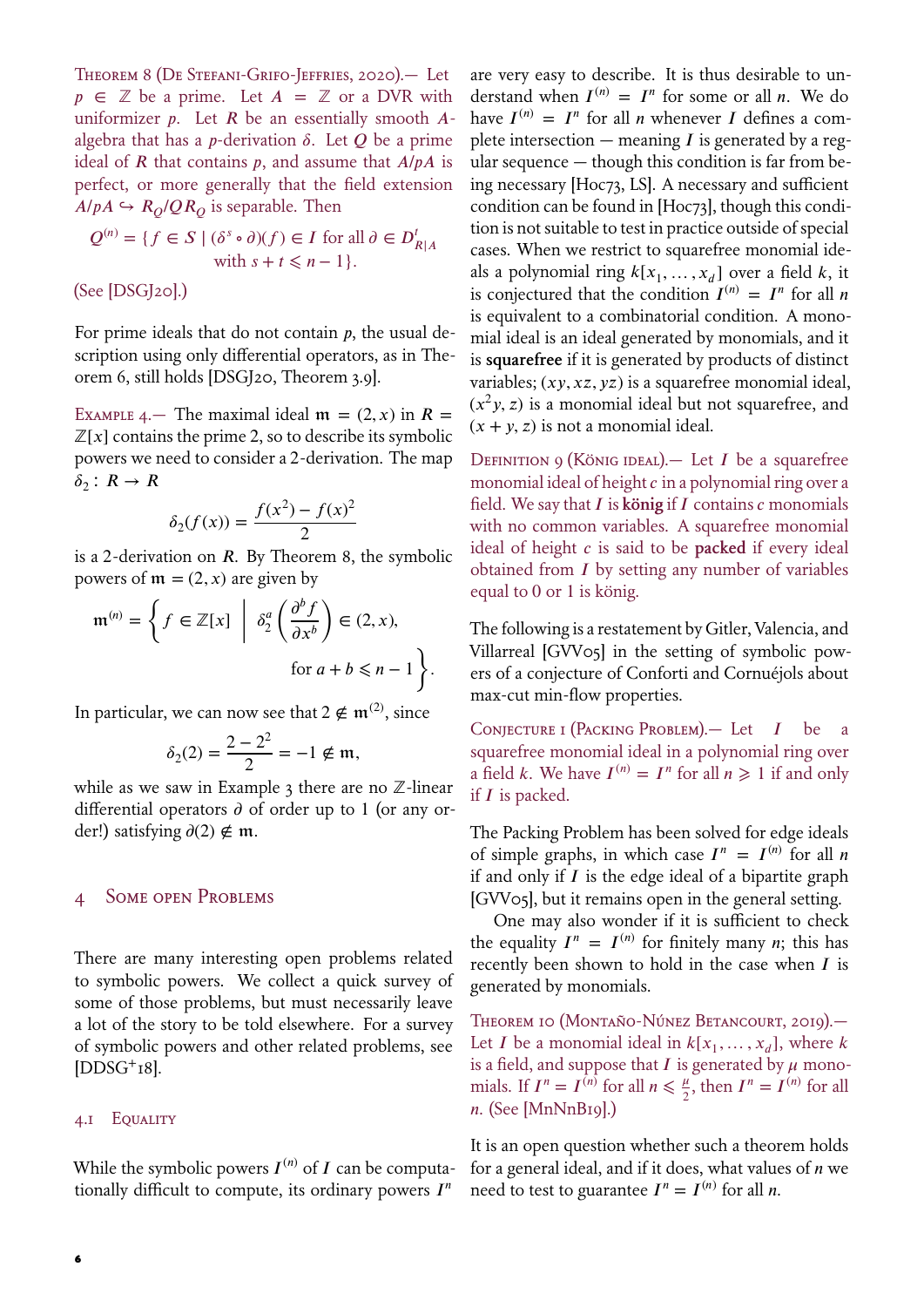Given a nonzero homogeneous ideal  $I$  in  $k[x_1, \ldots, x_d]$ , we write  $\alpha(I)$  for the minimum degree of a nonzero homogeneous  $f \in I$ . The questions that we opened the paper with asked about  $\alpha(I)$  and  $\alpha(I^{(n)})$ ; giving lower bounds for these quantities can be quite challenging.

CONJECTURE 2 (CHUDNOVSKY, 1981 [CHU81]). If I defines a finite set of points in  $\mathbb{P}^N$ , then for all  $m \geq 1$  we have

$$
\frac{\alpha(I^{(m)})}{m} \geqslant \frac{\alpha(I) + N - 1}{N}.
$$

Chudnovsky's conjecture holds for any set of points in  $\mathbb{P}^2$  [Chu81, HH13], a general set of points in  $\mathbb{P}^3$ [Dum<sub>15</sub>], a set of at most  $N + 1$  points in generic position in  $\mathbb{P}^N$  [Dum15], a set of a binomial coefficient number of points forming a star configuration [BH10, GHM13], a set of points in  $\mathbb{P}^N$  lying on a quadric [FMX18], a very general set of points in  $\mathbb{P}^N$ [DTG17, FMX18], and sets of  $s \ge 4^N$  general points in  $\mathbb{P}^N$  [BGHN]. The case of an arbitrary set of points remains open.

#### 4.3 The Containment Problem

When is  $I^{(a)} \subseteq I^b$ ? Necessary and sufficient conditions for this question to make sense  $-$  so that given I and b, we can always find such an  $a$  – were studied by Schenzel in the 1980s [Sch85]. For each  $I$  and each  $b$ , we want to find the smallest possible  $a$  with  $I^{(a)} \subseteq I^b$ . If  $I^{(b)} \subseteq I^b$ , then  $I^{(b)} = I^b$ , so this question contains the equality problem as a subproblem. When equality does not hold, we may think of the Containment Problem as a way of comparing the ordinary and symbolic powers of  $I$ . Notice also that if  $I^{(a)} \subseteq I^b$ , then  $\alpha(I^{(a)}) \geq \alpha(I)$ , so answering the Containment Problem for  $I$  will in particular provide lower bounds for the degrees of elements in the symbolic powers of  $I$ .

Over  $R = k[x_1, \ldots, x_d]$ , or more generally any regular ring, the answer depends on the **big height** of I, the largest codimension of an irreducible component of the algebraic set corresponding to  $I$ , which in algebraic terms is the same as the largest height of a minimal prime of *.* 

This answer is a beautiful theorem of Ein— Lazersfeld—Smith, Hochster—Huneke, and Ma— Schwede.

THEOREM II. - Let  $R$  be a regular ring and  $I$  a radical ideal in  $R$ . If  $h$  is the big height of  $I$ , then

$$
I^{(hn)} \subseteq I^n \quad \text{ for all } n \geq 1.
$$

(See [ELS01, HH02, MS17, M].)

In particular, when k is a field and  $R = k[x_1, \ldots, x_d],$ the theorem says that  $I^{(dn)} \subseteq I^n$  for every I. This type of uniform behavior — in this case, independent of the ideal  $I$  we choose  $-$  appears in many shapes and forms throughout commutative algebra. For example, for a prime ideal  $P$  of height 2, the theorem says that  $P^{(4)} \subseteq P^2$ ; in 2000, Huneke asked if this could be improved to  $P^{(3)} \subseteq P^2$  under some technical hypothesis, which inspired the following conjecture.

CONJECTURE 3 (HARBOURNE, 2006). Let I be a radical homogeneous ideal in  $k[x_1, \ldots, x_d]$ , and let h be the big height of *I*. Then for all  $n \geq 1$ ,

$$
I^{(hn-h+1)} \subseteq I^n.
$$

Hochster and Huneke's proof of Theorem 11 uses prime characteristic techniques and reduction to characteristic  $p$  to do the case when the ring contains a field, and their proof in the prime characteristic  $p$ case for  $n = p^e$  turns out to be a beautiful application of the Pigeonhole Principle. A more careful application of the Pigeonhole Principle gives Harbourne's Conjecture for powers of p:  $I^{(hq-h+1)} \subseteq I^q$  for all  $q = p^e$ . In an amazing twist, however, 3 is not true as stated: there is a set of 12 points in  $\mathbb{P}^{12}$  [DSTG13] with  $h = 2$  that fails  $I^{(3)} \subseteq I^2$ , among other families of counterexamples [HS15, Sec15, DS21].

Despite these counterexamples, Conjecture 3 does hold for some large classes of ideals, such as monomial ideals [BDRH<sup>+</sup>09, Example 8.4.5], generic sets of points in  $\mathbb{P}^2$  [BH10] or  $\mathbb{P}^3$  [Dum15], for matroid configurations [GHMN17], and for star configurations [HH13]. The conjecture also holds if  $R/I$  has nice singularities: if  $R/I$  is F-pure in prime characteristic or of dense F-pure type in equicharacteristic 0 [GH]. This class of rings contains Veronese rings, generic determinantal rings, and more generally rings of invariants of linearly reductive groups.

Moreover, every counterexample to 3 known to date actually satisfies the following open conjecture:

CONJECTURE 4 (STABLE HARBOURNE [GRI20]). If  $I$  is a radical ideal of big height  $h$  in a regular ring, then  $I^{(hn-h+1)} \subset I^n$  for all  $n \gg 0$ .

We are asking if Harbourne's Conjecure holds for  $n$ large — where large enough should depend on  $I$ . The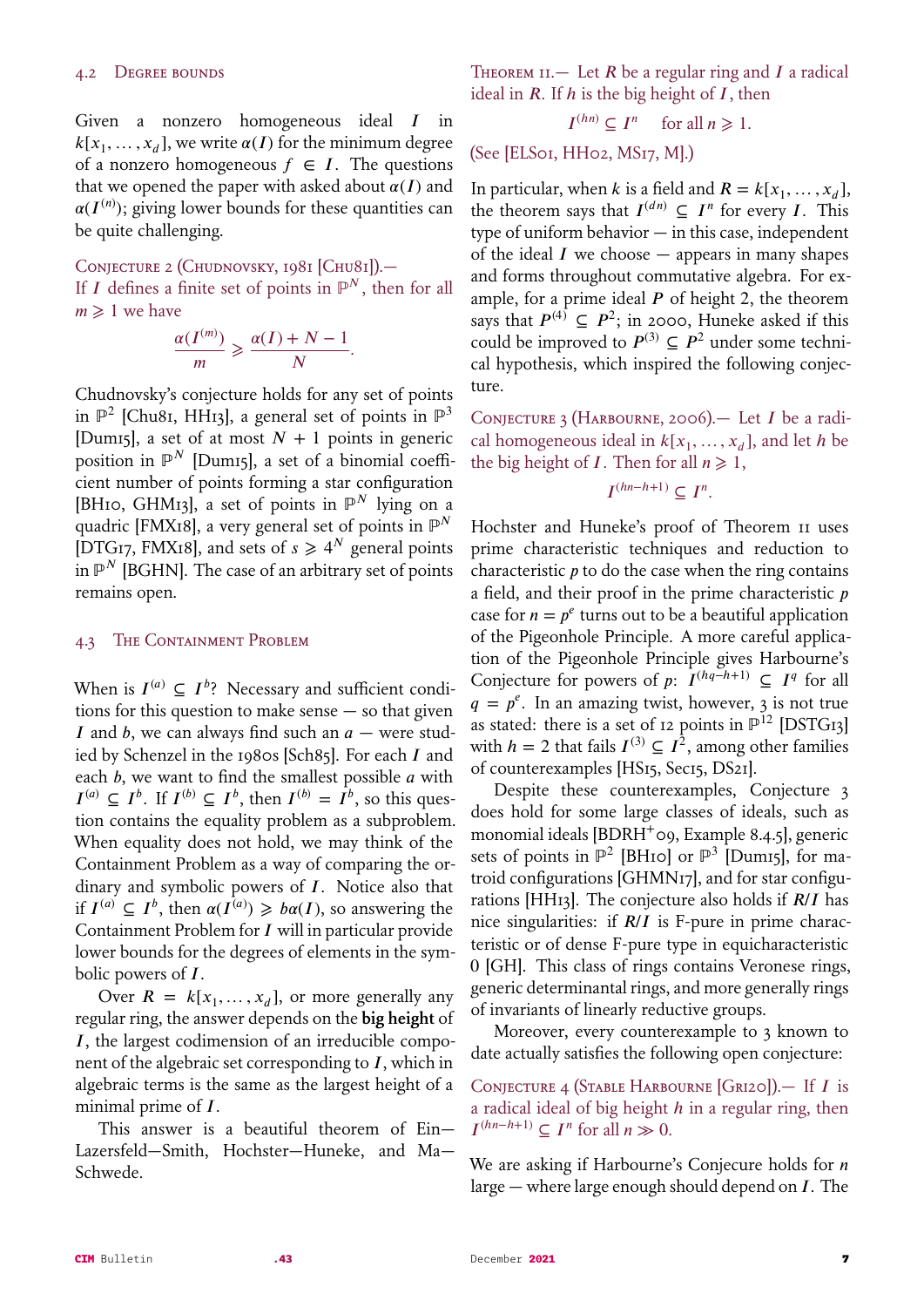philosophy is that when one asks for the smallest  $a_n$ such that  $I^{(a_n)} \subseteq I^n$ , things get better as *n* grows. Not only do we have no counterexamples to this conjecture, the evidence supporting it keeps growing [Gri20, BGHN, GHM20a, GHM20b]. In fact, every counterexample known to date to the original conjecture, Conjecture 3, satisfies the stable conjecture.

If studying  $I^{(n)}$  is hard, the computational problems only get harder as  $n$  grows. As such, testing conjectures such as this one can be quite challenging. Many of the results in this direction rely on proving that certain particular containments are sufficient to obtain an eventual containment statement for large  $n$ , a technique which has also found applications [BGHN, BGHN22] in the degree problem we mentioned in Section 4.2.

The problems we discussed here have been open for decades, but have paved the way for many new research avenues in recent years. For more on recent advances in the topic of symbolic powers, and their connections to other topics, see [DDSG<sup>+</sup>18].

#### **ACKNOWLEDGEMENTS**

The author was partially supported by NSF grant DMS-2140355. The author thanks the anonymous referee for helpful comments and corrections.

## **REFERENCES**

- [BDRH<sup>+</sup>09] Thomas Bauer, Sandra Di Rocco, Brian Harbourne, Michał Kapustka, Andreas Knutsen, Wioletta Syzdek, and Tomasz Szemberg. A primer on Seshadri constants. In *Interactions of classical and numerical algebraic geometry*, volume 496 of *Contemp. Math.*, pages 33–70. Amer. Math. Soc., Providence, RI, 2009.
- [BGHN] Sankhaneel Bisui, Eloísa Grifo, Huy Tài Hà, and Thái Thành Nguyễn. Chudnovsky's conjecture and the stable Harbourne-Huneke containment. To appear in *Transactions of the American Mathematical Society*.
- [BGHN22] Sankhaneel Bisui, Eloísa Grifo, Huy Tài Hà, and Thái Thành Nguyễn. Demailly's conjecture and the containment problem. *Journal of Pure*

*and Applied Algebra*, 226 (2022), no. 4, Paper No. 106863, 21 pp.

- [BH<sub>10</sub>] Cristiano Bocci and Brian Harbourne. Comparing powers and symbolic powers of ideals. *J. Algebraic Geom.*, 19(3):399–417, 2010.
- [Bui95] Alexandru Buium. Differential characters of abelian varieties over p-adic fields. *Inventiones mathematicae*, 122(2):309–340, 1995.
- [Bui05] Alexandru Buium. *Arithmetic differential equations*, volume 118 of *Mathematical Surveys and Monographs*. American Mathematical Society, Providence, RI, 2005.

[Chu81] Gregory V. Chudnovsky. Singular points on complex hypersurfaces and multidimensional schwarz lemma. In *Séminaire de Théorie des Nombres, Paris 1979-80, Séminaire Delange-Pisot-Poitou*, volume 12 of *Progress in Math.*, pages 29–69. Birkhäuser, Boston, Sasel, Stutgart, 1981.

- [DDSG<sup>+</sup>18] Hailong Dao, Alessandro De Stefani, Eloísa Grifo, Craig Huneke, and Luis Núñez Betancourt. Symbolic powers of ideals. In *Singularities and foliations. geometry, topology and applications*, volume 222 of *Springer Proc. Math. Stat.*, pages 387–432. Springer, Cham, 2018.
- [DS21] Benjamin Drabkin and Alexandra Seceleanu. Singular loci of reflection arrangements and the containment problem. *Mathematische Zeitschrift*, pages 1–29, 2021.

[DSGJ20] Alessandro De Stefani, Eloísa Grifo, and Jack Jeffries. A Zariski-Nagata theorem for smooth ℤ-algebras. *J. Reine Angew. Math.*, 761:123–140, 2020.

[DSTG13] Marcin Dumnicki, Tomasz Szemberg, and Halszka Tutaj-Gasińska. Counterexamples to the  $I^{(3)} \subseteq I^2$ containment. *J. Alg*, 393:24–29, 2013.

[DTG17] Marcin Dumnicki and Halszka Tutaj-Gasińska. A containment result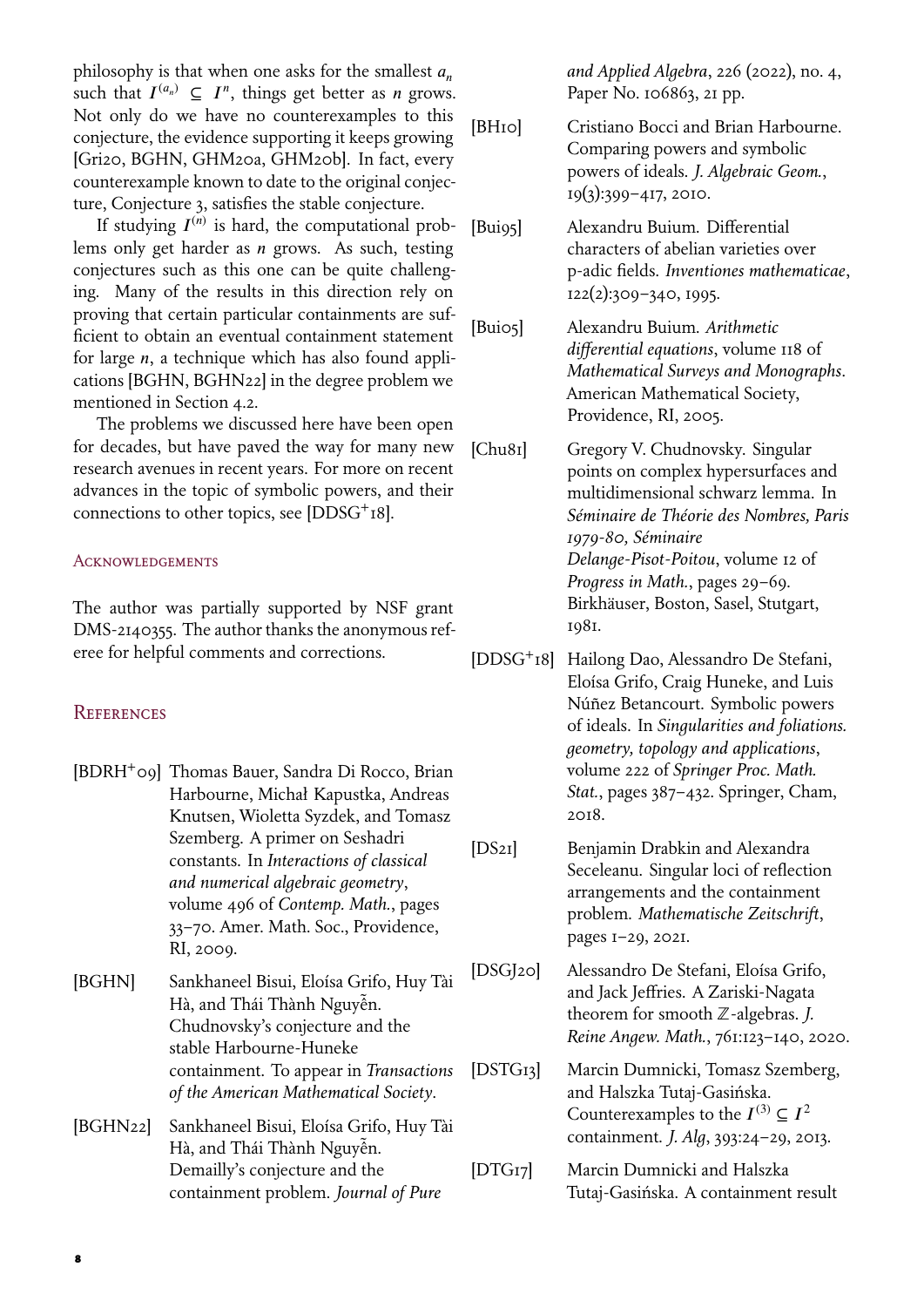in  $P<sup>n</sup>$  and the Chudnovsky conjecture. *Proc. Amer. Math. Soc.*, 145(9):3689–3694, 2017.

- [Dum15] Marcin Dumnicki. Containments of symbolic powers of ideals of generic points in ℙ<sup>3</sup> . *Proc. Amer. Math. Soc.*, 143(2):513–530, 2015.
- [EH79] David Eisenbud and Melvin Hochster. A Nullstellensatz with nilpotents and Zariski's main lemma on holomorphic functions. *J. Algebra*, 58(1):157–161, 1979.
- [ELS01] Lawrence Ein, Robert Lazarsfeld, and Karen E. Smith. Uniform bounds and symbolic powers on smooth varieties. *Invent. Math.*, 144(2):241–252, 2001.
- [FMX18] Louiza Fouli, Paolo Mantero, and Yu Xie. Chudnovsky's conjecture for very general points in ℙ . *J. Algebra*, 498:211–227, 2018.
- [GH] Eloísa Grifo and Craig Huneke. Symbolic powers of ideals defining F-pure and strongly F-regular rings. *International Mathematics Research Notices*, Volume 2019, Issue 10, May 2019, pages 2999–3014.
- [GHM13] Anthony V. Geramita, Brian Harbourne, and Juan Migliore. Star configurations in ℙ . *J. Algebra*, 376:279–299, 2013.
- [GHM20a] Eloísa Grifo, Craig Huneke, and Vivek Mukundan. Expected resurgences and symbolic powers of ideals. *J. Lond. Math. Soc. (2)*, 102(2):453–469, 2020.
- [GHM20b] Eloísa Grifo, Craig Huneke, and Vivek Mukundan. Expected resurgence of ideals defining Gorenstein rings. To appear in the *Michigan Math Journal*.
- [GHMN17] A. V. Geramita, B. Harbourne, J. Migliore, and U. Nagel. Matroid configurations and symbolic powers of their ideals. *Trans. Amer. Math. Soc.*, 369(10):7049–7066, 2017.
- [Gri20] Eloísa Grifo. A stable version of Harbourne's Conjecture and the containment problem for space

monomial curves. *J. Pure Appl. Algebra*, 224(12):106435, 2020.

[Gro67] A. Grothendieck. Éléments de géométrie algébrique. IV. Étude locale des schémas et des morphismes de schémas IV. *Inst. Hautes Études Sci.* Publ. Math., (32):361, 1967.

[GS20] Eloísa Grifo and Alexandra Seceleanu. Symbolic Rees algebras. In Irena Peeva, editor, *Commutative Algebra: Expository papers dedicated to David Eisenbud on the occasion of his 75th birthday*. Springer, to appear.

[GVV05] Isidoro Gitler, Carlos Valencia, and Rafael H. Villarreal. A note on the Rees algebra of a bipartite graph. *J. Pure Appl. Algebra*, 201(1-3):17–24, 2005.

- [HH02] Melvin Hochster and Craig Huneke. Comparison of symbolic and ordinary powers of ideals. *Invent. Math.*, 147(2):349–369, 2002.
- [HH<sub>13</sub>] Brian Harbourne and Craig Huneke. Are symbolic powers highly evolved? *J. Ramanujan Math. Soc.*, 28A:247–266, 2013.
- [Hoc73] Melvin Hochster. Criteria for equality of ordinary and symbolic powers of primes. *Mathematische Zeitschrift*, 133:53–66, 1973.
- [HS<sub>15</sub>] Brian Harbourne and Alexandra Seceleanu. Containment counterexamples for ideals of various configurations of points in  $\mathbf{P}^{N}$ . *J. Pure Appl. Algebra*, 219(4):1062–1072, 2015.
- [Joy85] A. Joyal.  $\delta$ -anneaux et vecteurs de Witt. *C.R. Acad. Sci. Canada*, VII(3):177–182, 1985.

[Laso<sub>5</sub>] Emanuel Lasker. Zur theorie der moduln und ideale. *Mathematische Annalen*, 60:20–116, 1905.

[LS] Aihua Li and Irena Swanson. Symbolic powers of radical ideals. *Rocky Mountain J. Math.* 36 (2006), no. 3, 997–1009.